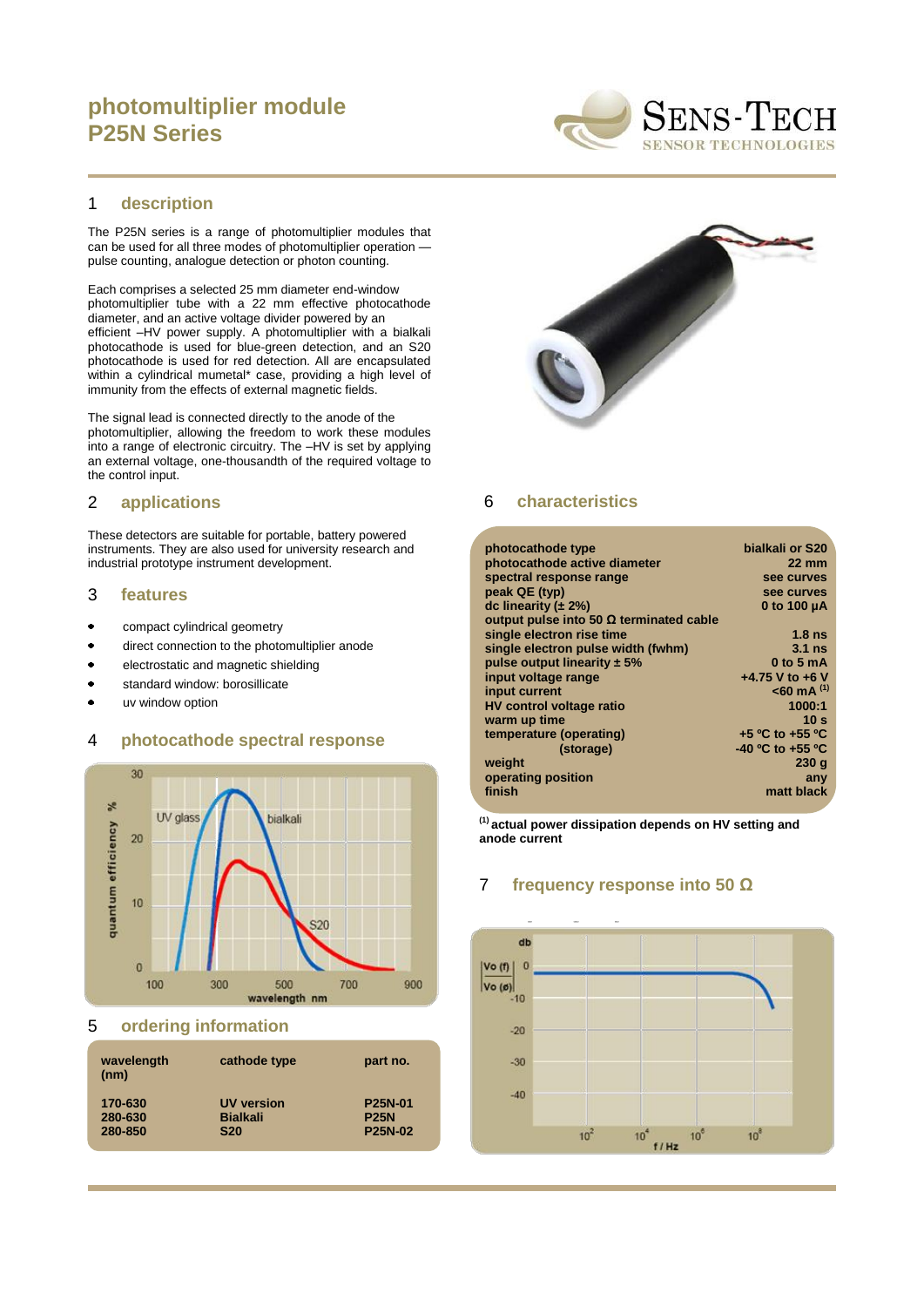#### P25N Series page 2

#### 8 **installation and operation**

Each module is supplied with test data. Wherever possible carry out installation in subdued light. Exposure to strong lights, particularly those containing a high uv content, can result in a temporary increase in dark counts during subsequent operation.

Remove the protective cap from the module. If necessary, clean the photomultiplier window using a lens tissue moistened with alcohol. Do not use any other solvent.

Mount the module and make power input and signal connections. Do not expose the photomultiplier tube photocathode to strong lights while the module is energised.

The internal high voltage supply to the photomultiplier tube can be controlled using the internal pot, accessed from the back face of the module, or by applying an external control voltage. Make connections to the yellow (pot) and white (control) wires, as shown in the table below, according to your choice of control method.

When using the internal pot the photomultiplier tube high voltage is increased by clockwise rotation. Monitor the photomultiplier tube high voltage with a voltmeter connected between the while (control) and black (0V) wires. The photomultiplier tube voltage is 1000 x the voltage on the control (white) wire. Take care not to exceed the maximum rated voltage for the photomultiplier tube, as specified in the module test data.

Output pulses from this module are extremely fast and proper termination of the output coaxial cable is required. The shortest possible lead length between the module and external electronics is always advised and good earthing procedures must be respected. Where the signal lead is longer than 200 mm, it should be terminated in 50 Ω. These precautions are particularly relevant when low threshold discriminators are employed.



active divider diagram





#### 9 **outline drawing mm**



## 10 **warning**

The photomultiplier cathode is operated at –HV. To guarantee stable performance and for safety reasons, isolate the entire window by a distance of at least 2 mm from any ground plane of components. The use of PTFE for insulation is recommended.

Do not attempt to repair or dismantle this product. High voltage used within the module presents an electric shock hazard.

Do not operate beyond the maximum ratings, or reverse the input voltage; this may result in loss of performance or permanent damage to the product.

\*mumetal is a registered trademark of Magnetic Shield Corporation

**Sens-Tech Limited** 6a Langley Business Centre Station Road, Langley Berkshire, SL3 8DS, UK tel: +44 (0) 1753 214714<br>fax: +44 (0) 1753 214715  $\frac{1}{2}$  fax:  $\frac{+44}{0}$  (0) 1753 214715<br>e-mail:  $\frac{1}{2}$  info@sens-tech.com e-mail: info@sens-tech.com

The company reserves the right to modify these designs and specifications<br>without notice. Developmental devices are intended for evaluation and no<br>obligation is assumed for future manufacture. While every effort is made to

An ISO 9001 registered company

**www.sens-tech.com**